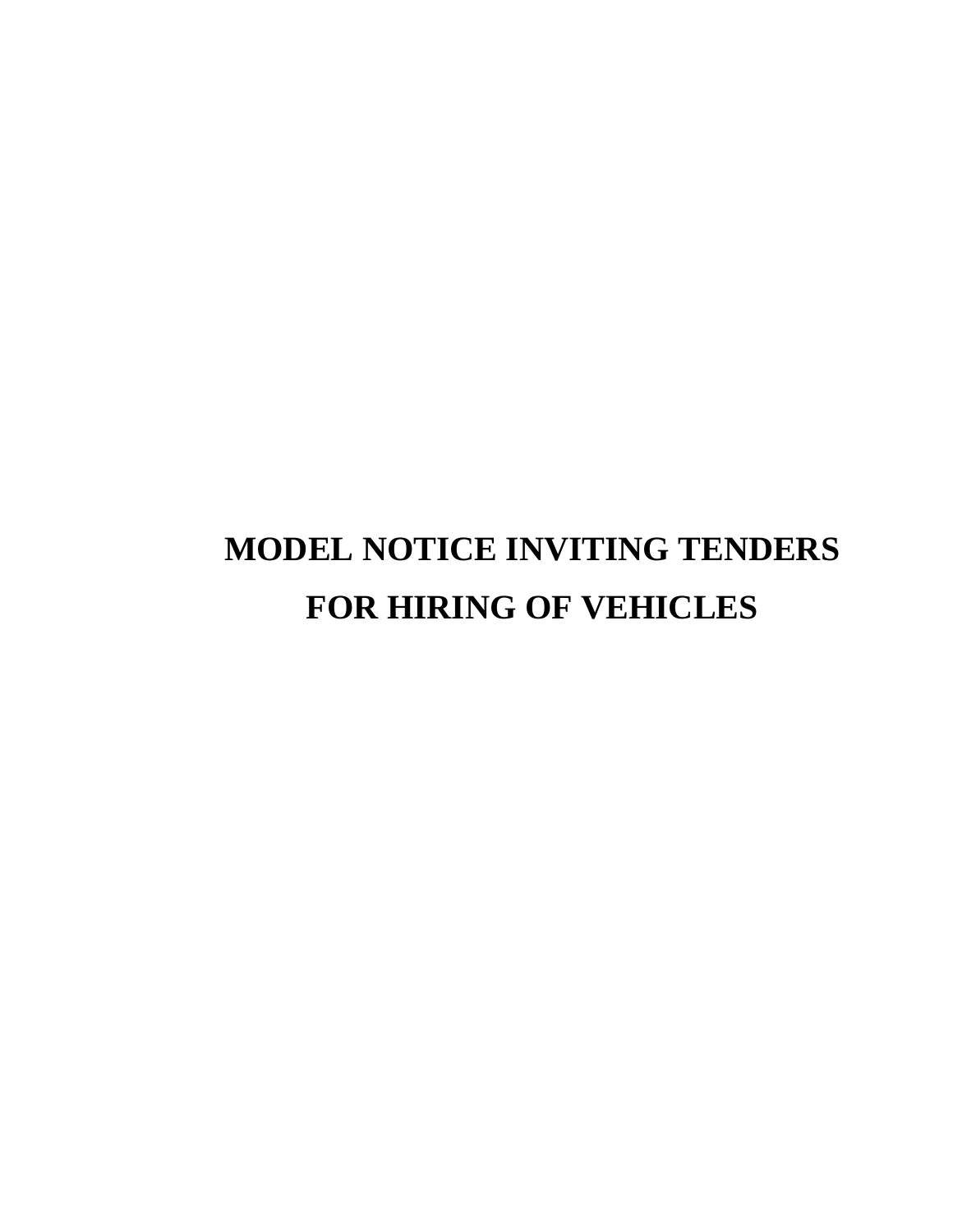#### **NAME OF THE DEPARTMENT**

#### **NOTICE INVITING TENDER FOR HIRING OF VEHICLES**

Sealed tenders are invited under Two-bid system from reputed transporters/fleet owners having capacity to supply the required numbers of vehicles for the supply of \_\_\_\_\_\_\_\_\_\_\_\_\_\_ number of vehicles on hire basis for the use of \_\_\_\_\_\_\_\_\_\_\_\_\_\_\_\_\_\_\_ (name and address of the Department) for a period of two years on contract/outsourcing basis through **e-tendering**.

Last date for submission/receipt of tender(s) is  $\qquad \qquad$  at \_\_\_\_\_\_\_\_\_ Hrs., which will be opened by the Tender Committee in the presence of tenderers or their authorized representatives on the same day at Hrs. in the Office of \_\_\_\_\_\_\_\_\_\_\_\_\_\_\_\_\_\_\_\_, Government of NCT of Delhi. In case, any holiday is declared by the Government on the day of opening, the tenders will be opened on the next working day at the same time but the tender box will be sealed on same day and time, as scheduled above. The tenders received after the above said scheduled date and time will not be considered. No tender by FAX will be entertained.

> **Designation of the Authorized Officer\_\_\_\_\_\_\_\_\_\_\_\_\_\_\_\_\_\_\_,**  Name and Address of the Department  $\qquad \qquad$

> > $\mathcal{L} = \{ \mathcal{L} \mathcal{L} \mathcal{L} \mathcal{L} \mathcal{L} \mathcal{L} \mathcal{L} \mathcal{L} \mathcal{L} \mathcal{L} \mathcal{L} \mathcal{L} \mathcal{L} \mathcal{L} \mathcal{L} \mathcal{L} \mathcal{L} \mathcal{L} \mathcal{L} \mathcal{L} \mathcal{L} \mathcal{L} \mathcal{L} \mathcal{L} \mathcal{L} \mathcal{L} \mathcal{L} \mathcal{L} \mathcal{L} \mathcal{L} \mathcal{L} \mathcal{L} \mathcal{L} \mathcal{L} \mathcal{L} \$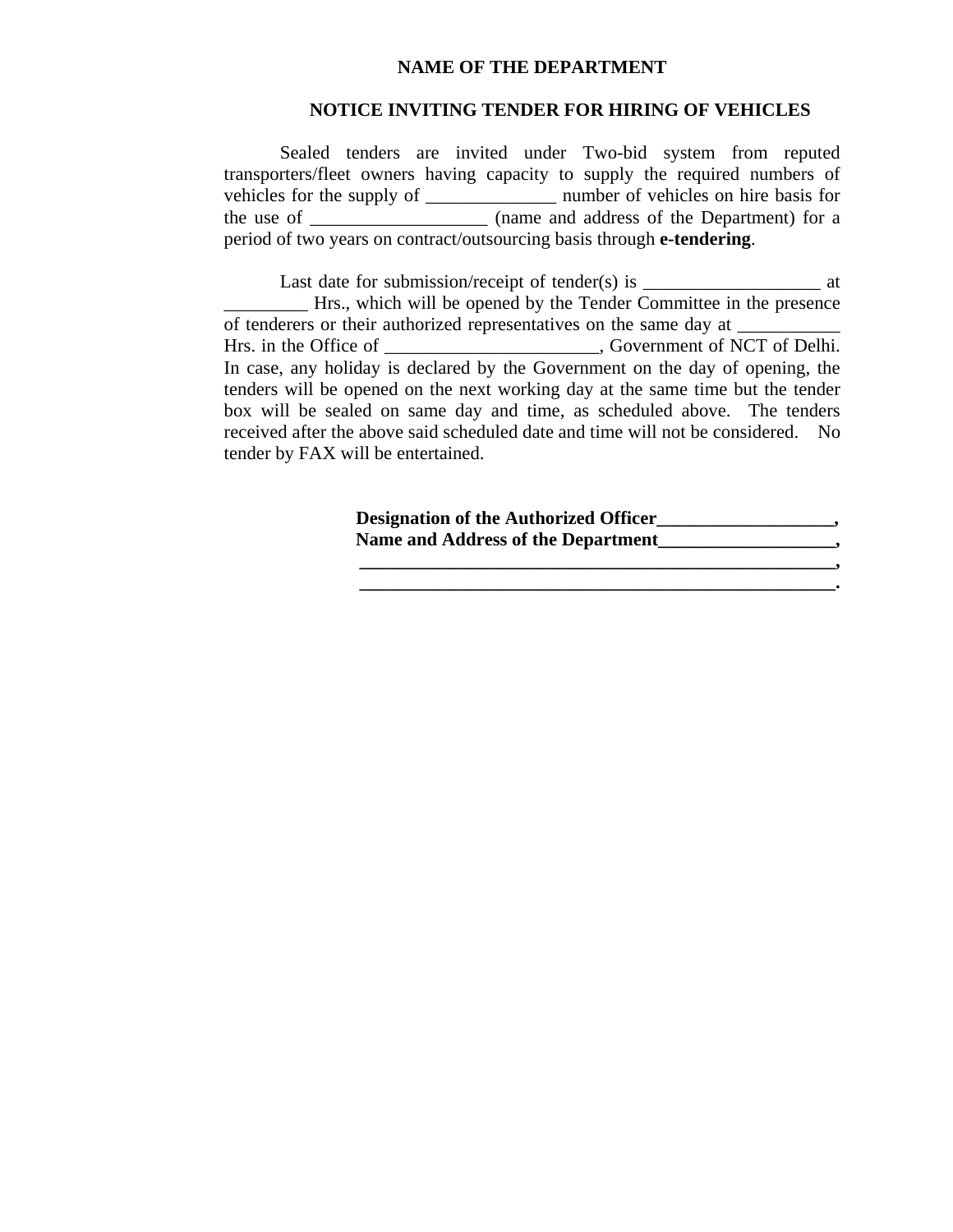### **TERMS AND CONDITIONS FOR THE TENDER FOR THE AWARD OF ANNUAL CONTRACT FOR HIRING \_\_\_\_\_\_\_\_\_\_\_\_\_ (REQUISITE**  NUMBER MAY BE INDICATED) FOR OFFICE USE IN THE **\_\_\_\_\_\_\_\_\_\_\_\_\_\_\_\_\_\_\_\_\_\_\_\_\_\_\_\_\_\_\_\_\_\_\_\_\_\_\_\_ (NAME AND ADDRESS OF**

### **THE DEPARTMENT)**

Sealed tenders are invited from reputed transporters/fleet owners having capacity to supply the required numbers of vehicles AND HAVING BUSINESS IN Delhi in this field for the last three years for the supply of \_\_\_\_\_\_\_\_\_\_\_\_\_\_\_ number of vehicles on hire basis for the use of \_\_\_\_\_\_\_\_\_\_\_\_\_\_\_\_\_\_\_\_\_\_\_ (name and address of the Department) for a period of two years on contract basis. The prospective bidder may quote the rates in the format prescribed below. Bidder shall quote the rates in Indian Rupees for the entire contract on a 'single responsibility' basis such that the Tender price covers contractor's all obligations mentioned in or to be reasonably inferred from the Tender document in respect of the hiring of vehicles at \_\_\_\_\_\_\_\_\_\_\_\_\_\_\_\_\_\_\_\_\_\_\_\_\_\_\_\_ (name of the Department). Incomplete or conditional tender will be summarily rejected. Late bids will also not be entertained. The tender shall remain valid and open for acceptance for a period of 120 days from the last date of submission of tender.

| S1.<br>No. | Make/Model of<br>the vehicle | Mode<br>of<br>Fuel | for<br>Rate<br>journey per 08<br>hours/100 Kms.<br>per day | Rate in<br>cases<br>vehicle<br>used<br>than<br>8<br>more<br>hours/100Kms.<br>Per K.M. Per Hr. |
|------------|------------------------------|--------------------|------------------------------------------------------------|-----------------------------------------------------------------------------------------------|
|            |                              |                    |                                                            |                                                                                               |
|            |                              |                    |                                                            |                                                                                               |
| 2.         |                              |                    |                                                            |                                                                                               |
| 3.         |                              |                    |                                                            |                                                                                               |
| 4.         |                              |                    |                                                            |                                                                                               |

#### **PRICE BID**

(Rates are inclusive of all Taxes)

**During the period of contract, the rates will not be revised every time with the revision of any taxes by the Government of NCT of Delhi or by the Government of India. The prospective bidder may quote the rates accordingly taking into consideration of this aspect. The columns shall be clearly filled in ink legibly or typed. The tenderer should quote the number, rates and amount tendered by him/them in figures and as well as in words. Alterations, if any, unless legibly attested by the tenderer shall disqualify the tender. The tenderer shall take care that the rate and amount may be written in such a way that interpolation is not possible.**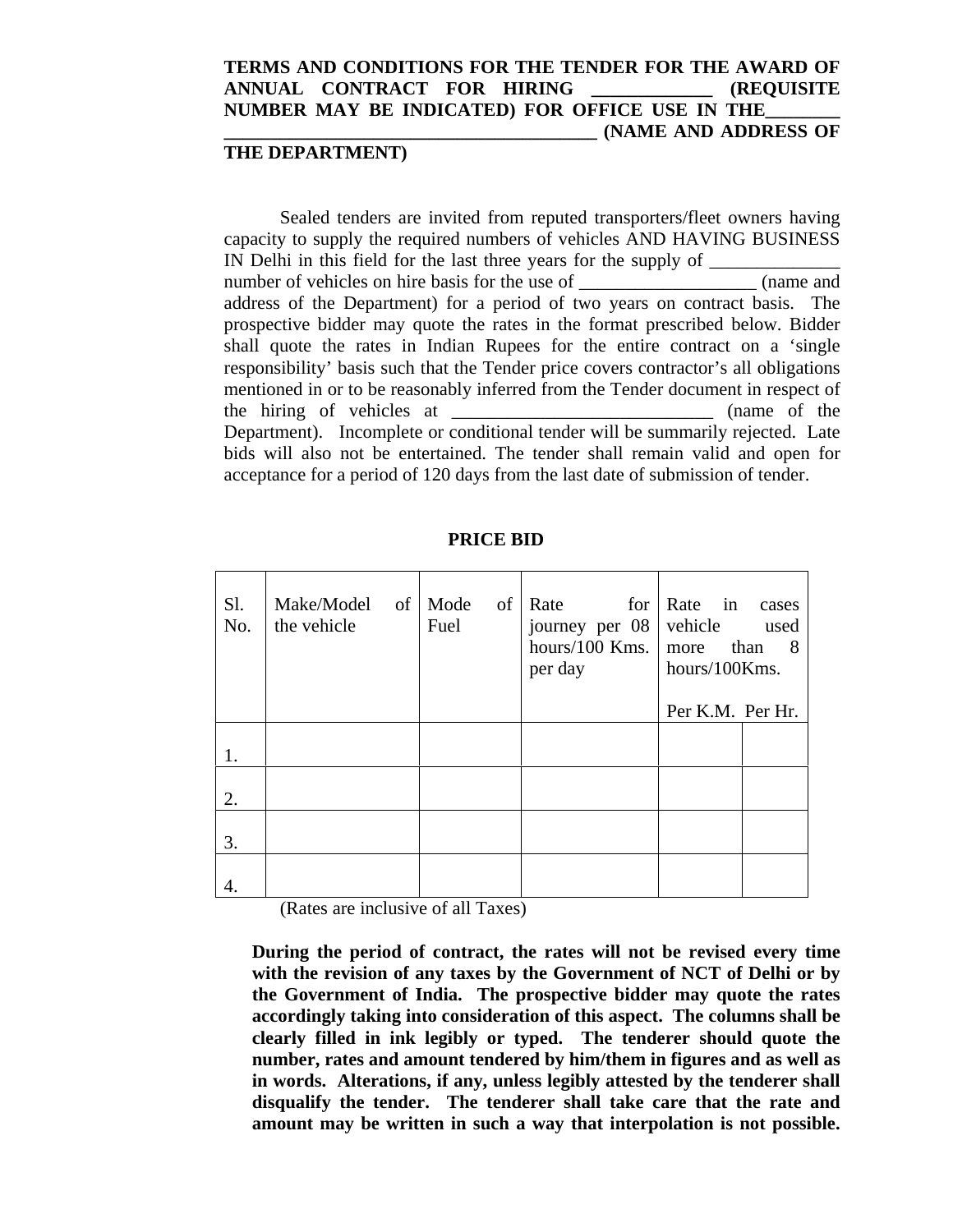## **No blanks should be left which would be otherwise made the tender liable for rejection.**

- 1. The contract shall be valid for a period of two years. The Department reserves the right to curtail or to extend the validity of contract on the same rates and terms and conditions at the discretion of the Department.
- 2. All registered agencies who are providing similar kind of services for at least last three consecutive years as below and having annual average turnover of Rs.\_\_\_\_\_\_\_\_\_\_\_\_\_\_( may be filled by the Department, i.e. 30% of the estimated value of the contract) during the last three financial years in the books of accounts may submit the bids in the prescribed format.
- 3. The bidder should have the experience of similar works in any of the Departments/Autonomous Institutions/Universities/Public Sector Undertakings of the Government of India or Government of NCT of Delhi or any other State Government or Public Sector Banks or Local Bodies/Municipalities as follows:-
	- (a) Three similar works costing not less than the amount equal to Rs. \_\_\_\_\_\_\_\_\_\_\_\_\_\_\_\_\_\_\_\_\_\_\_ (amount may be filled by the Department according to the estimated cost, i.e. 40% of the estimated cost); or
	- (b) Two similar works costing not less than the amount equal to Rs. \_\_\_\_\_\_\_\_\_\_\_\_\_\_\_\_\_\_\_\_\_\_\_\_\_\_\_\_(amount may be filled by the Department according to the estimated cost, i.e.50% of the estimated cost); or
	- (c) One similar work costing not less than the amount equal to Rs.\_\_\_\_\_\_\_\_\_\_\_\_\_\_\_\_\_\_\_\_\_\_\_\_\_\_ (amount may be filled by the Department according to the estimated cost, i.e. 80% of the estimated cost).
- 4. The contractor shall deposit Bid Security (EMD) for an amount of Rs. <u>\_\_\_\_\_\_\_\_\_\_</u> (please mention an amount of five per cent of the value of the contract) in any of the following forms. Bid Security may be furnished in the form of an Account Payee DD, Fixed Deposit Receipt from a commercial bank, or Bank Guarantee from a commercial bank in an acceptable form in favour of

(Designation of the Officer concerned and name of the Department) (Annexure-I) along with the Tender document. The Bid Security will remain valid for a period of forty-five days beyond the final bid validity period.

- 5. The Bid Security will be forfeited in the following conditions:-
	- (a) If at any stage, any of the information/declaration given by the bidder is found false.
	- (b) If a bidder withdraws his bid during the period of bid validity specified in the terms and conditions of tender.
	- (c) In case of any lapse/default in honouring of the terms and conditions at any stage after submitting the tender.
	- (d) In case of final selection of bidder, if he fails to enter into the contract or fails to furnish Performance Security in accordance with the terms and conditions of the tender.
	- 6. The firm whose tender is accepted shall deposit Performance Security for an amount of Rs.\_\_\_\_\_\_\_\_\_\_\_\_\_\_ (please mention an amount of ten per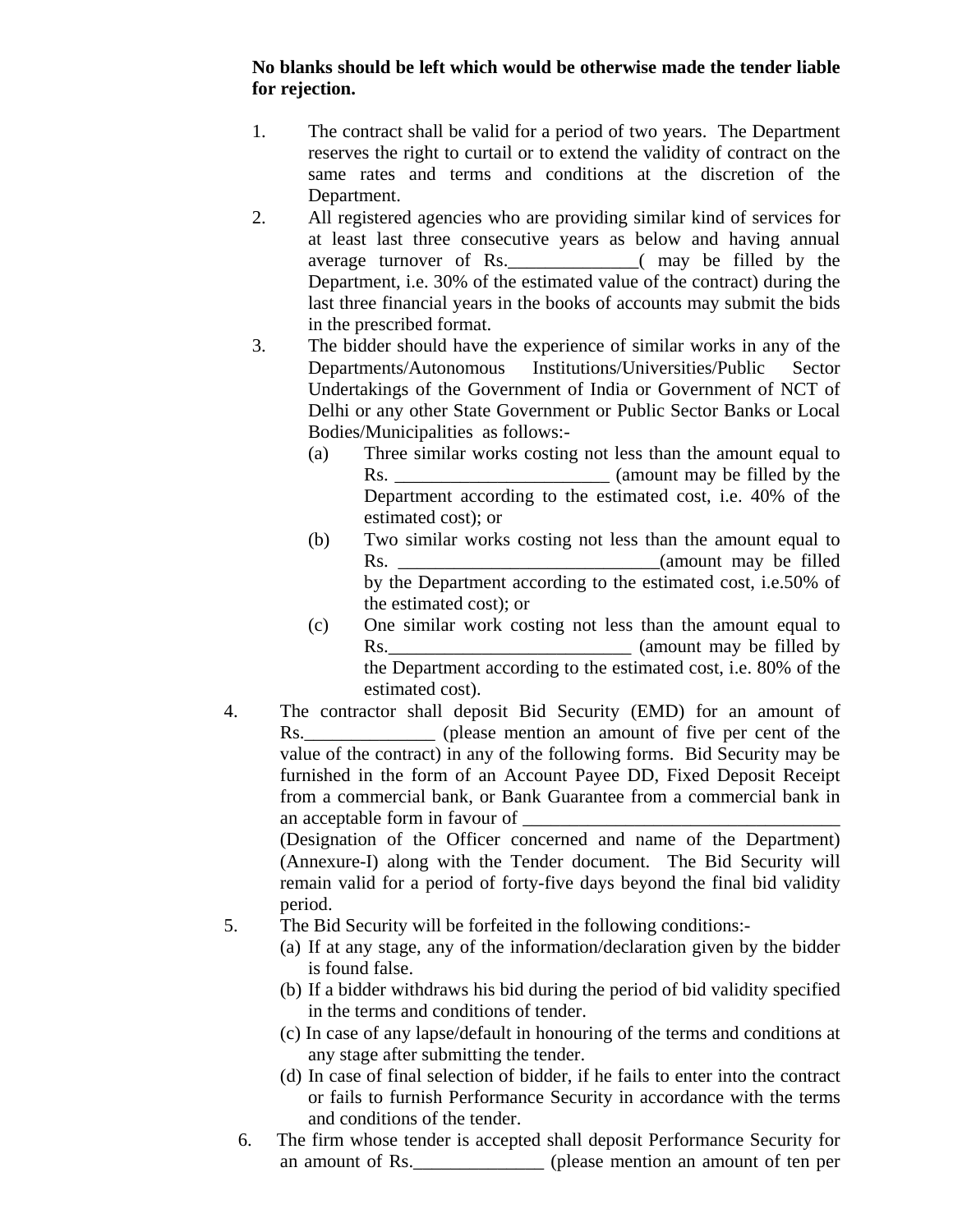cent of the value of the contract) in any of the following forms within 10 days from the date of issue of offer of work order by the Department. Performance Security may be furnished in the form of an Account Payee DD, Fixed Deposit Receipt from a commercial bank, or Bank Guarantee from a commercial bank in an acceptable form in favour of  $\Box$  (Designation of the

Officer concerned and name of the Department) (Annexure-II). Performance Security will remain valid for a period of sixty days beyond the date of completion of all contractual obligations. No interest will be payable on this amount. The contract will be signed only after furnishing the Performance Security. In case of breach of contract by the contractor, the Performance Security shall be forfeited by the Government and the firm shall be blacklisted in addition to the termination of the contract.

- 7. The Contractor will have to provide the replacement of Driver in case of any eventuality. The Department has the right to ask the Contractor for removal of any Driver, who is not found competent or disciplined.
- 8. The vehicles should be in good running conditions. In case of providing vehicles older than three years, Rs.500/-(Rupees Five hundred only) shall be charged per day as penalty.
- 9. In case of breakdown of any vehicle, the contractor shall replace the breakdown vehicle within one hour failing which \_\_\_\_\_\_\_\_\_\_\_\_\_\_\_\_\_\_\_\_\_\_\_\_ (please mention the HOD of the concerned Department) has the right to hire vehicle from any other sources at the expense of the contractor.
- 10. The contractor shall provide names, addresses of the drivers along with their driving licence number and copies within one week of the award of the contract.
- 11. The contractor shall not employ any person who has not completed eighteen years of age. The contractor shall comply with all the statutory provisions as laid down under various Labour Laws/Acts/Rules like Minimum Wages, Provident Funds, ESI, Bonus, Gratuity, Contract Labour Act and other Labour Laws/Acts/Rules in force from time to time at his own cost. In case of violation of any such statutory provisions under Labour Laws or any other law applicable by the Contractor, there will not be any liability on the Department.
- 12. The Department will be under no legal obligation to provide employment to any of the personnel of the contractor after expiry of agreement period and the Department recognizes no employer-employee relationship between the Department and the personnel deployed by the contractor/agency.
- 13. Any person who is in Government service or an employee of this Department should not be made partners to the contract by the contractor directly or indirectly in any manner whatsoever.
- 14. The contractor shall indemnify the Department against all other damages/charges for which the Government/Department may be held liable or pay on account of the negligence of the contractor or his staff or any person under his control whether in respect of accident/injury to the person or damages to the property of any member of the public or any person or in executing the work or otherwise and against all claims and demand thereof. The Department shall not be responsible financially or otherwise for any injury to the driver or person deployed by the contractor during the course of performing the duties.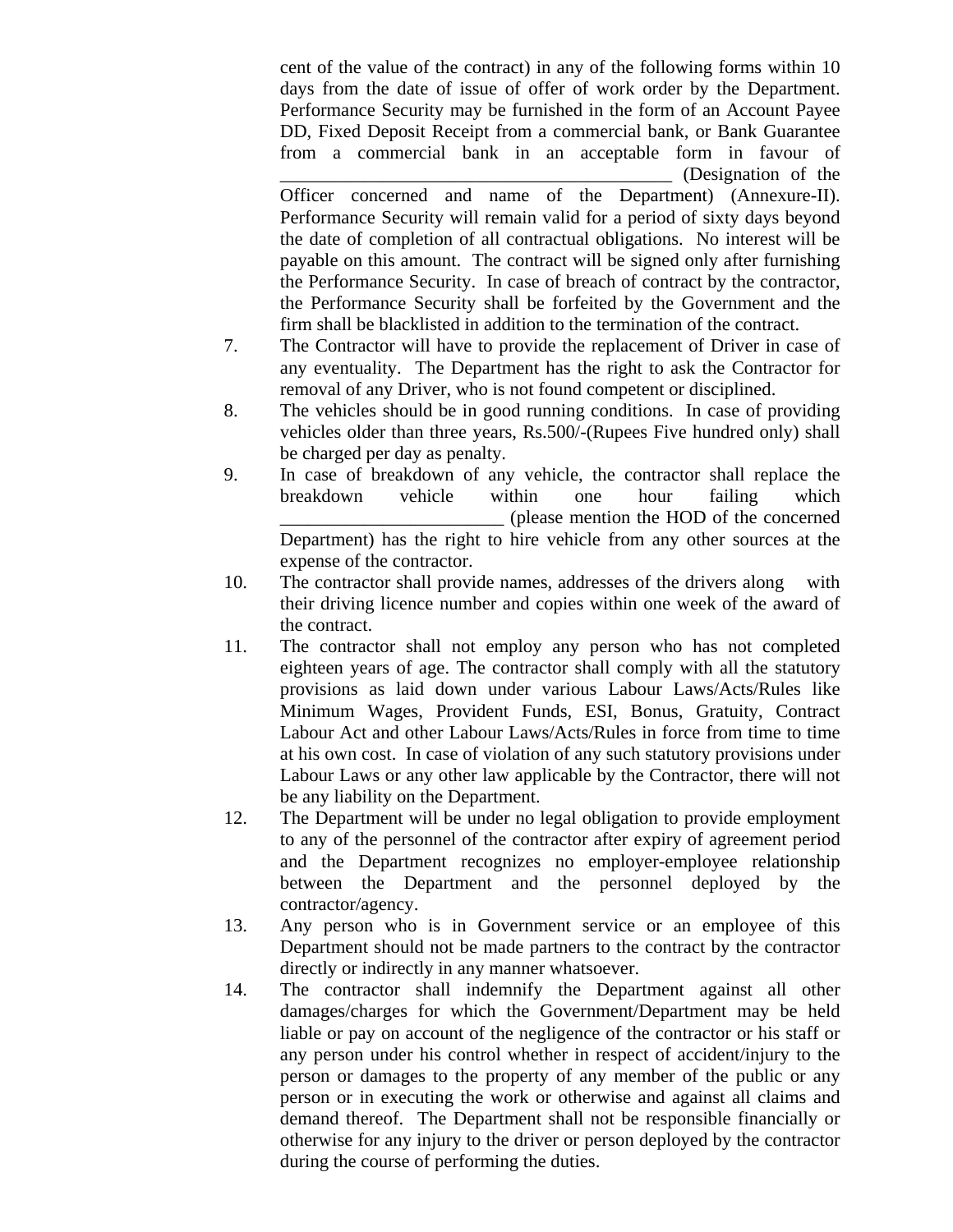- 15. The Department reserves the right to terminate the contract without assigning any reason by giving the notice of 30 days to the contractor.
- 16. Vehicles provided by the Department should bear commercial Taxi Cab Registration Numbers and should have comprehensive insurance and Drivers so provided with the vehicles shall have commercial LMV Driving Licence and Badges.
- 17. The vehicles should conform to the Pollution norms prescribed, if any, by the Transport Department of Government of NCT of Delhi.
- 18. The contractor shall provide vehicles as per requirement of the Department.
- 19. The vehicle and Driver shall remain available all the time as per Duty Roster and shall not leave place of duty without prior permission.
- 20. The contractor shall be responsible for total maintenance of the vehicles provided by him. All the vehicles provided should be in good running condition and should not be more than two years old.
- 21. In case of breakdown of any vehicle, the contractor shall replace the breakdown vehicle within one hour failing which the Department has the right to hire vehicle from any other sources at the expense of the contractor.
- 22. Operation and function of vehicles and Drivers shall be governed by Motor Vehicles Act/Motor Vehicles Rules and Delhi Motor Vehicles Rules and these shall be the responsibility of the contractor.
- 23. The dead mileage in any case should not be more than five Kms. one way.
- 24. No advance payment will be made.
- 25. Duty Slips/Movement Slips will be signed by the officer with whom the vehicles are attached for duty on day to day basis. No duty slip shall be entertained unless and until the same is certified/verified by the concerned officer.
- 26. The contractor will maintain separate log books for each vehicle which will also be verified/countersigned by the concerned officer.
- 27. The bills in triplicate should be made date-wise by the contractor and should be submitted to the Administration Branch of the Department on monthly basis.
- 28. The contractor while raising the bill should clearly mention that the rate charged/quoted are for petrol or diesel or CNG run vehicle.
- 29. The Department will deduct Income Tax at source under Section 194-C of Income Tax Act from the contractor at the prevailing rates of such sum as income tax on the income comprised therein.
- 30. The Department reserves the right to vary the numbers of vehicles hired as well as to relax the terms and conditions in the public interest.
- 31. The prospective bidder shall furnish the following documents along with their financial bid:-
	- (a) Self attested copy of PAN No. card under Income Tax Act;
	- (b) Self attested copy of Service Tax Registration Number;
	- (c) Self attested copy of Valid Registration No. of the Agency/Firm;
	- (d) Self attested copy of valid Provident Fund Registration Number;
	- (e) Self attested copy of valid ESI Registration Number;
	- (f) Self attested copy of valid Licence and Number under Contract Labour Act and under any other Acts/Rules;
	- (g) Proof of Average Annual turnover as stated in Clause 2 supported by audited Balance Sheet;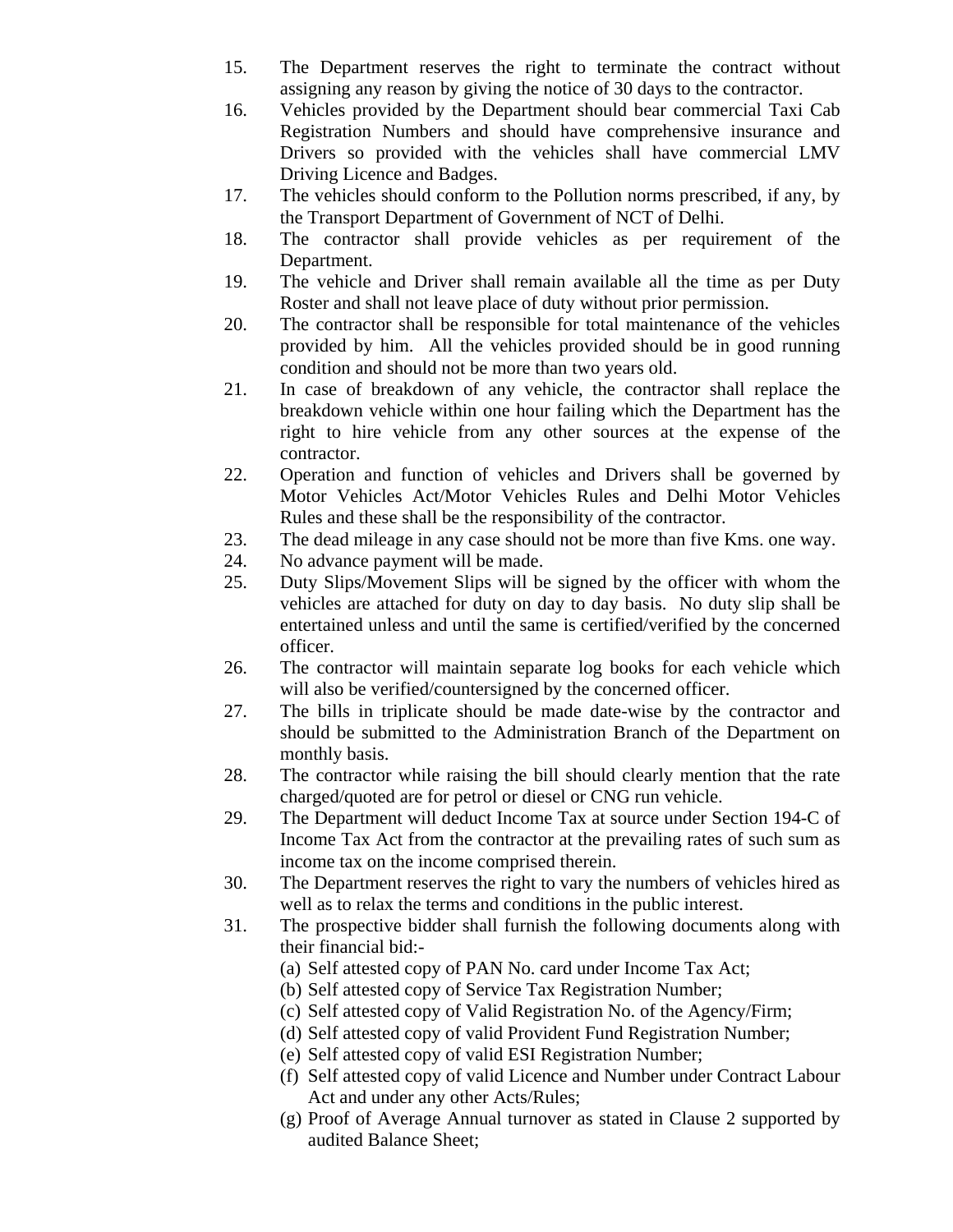- (h) Proof of experience as stated in Clause 3(a), (b) and (c) supported by documents from the concerned organizations;
- (i) Bid Security of Rs.  $\frac{1}{2}$ ;
- (j) Application fee of Rs.500/- (non-refundable), in case the tender document is downloaded from the website;
- (k) List of vehicles along with photocopy of their RC/fitness and permit owned by the contractor;
- (l) An undertaking to the effect that the Agency has not been blacklisted by any of the Departments/Organizations of the Government of India/Government of NCT of Delhi and no criminal case is pending against the said firm/agency;
- (m)Terms and conditions duly accepted/signed with the stamp of the prospective bidder.

 **Designation of the Authorized Officer\_\_\_\_\_\_\_\_\_\_\_\_\_\_\_\_\_\_\_,**  Name and Address of the Department **Name and Address of the Department \_\_\_\_\_\_\_\_\_\_\_\_\_\_\_\_\_\_\_\_\_\_\_\_\_\_\_\_\_\_\_\_\_\_\_\_\_\_\_\_\_\_\_\_\_\_\_\_\_\_\_,** 

 $\mathcal{L} = \{ \mathcal{L} = \{ \mathcal{L} \} \cup \{ \mathcal{L} = \{ \mathcal{L} \} \cup \{ \mathcal{L} = \{ \mathcal{L} \} \cup \{ \mathcal{L} = \{ \mathcal{L} \} \} \cup \{ \mathcal{L} = \{ \mathcal{L} \} \cup \{ \mathcal{L} = \{ \mathcal{L} \} \cup \{ \mathcal{L} = \{ \mathcal{L} \} \} \cup \{ \mathcal{L} = \{ \mathcal{L} \} \cup \{ \mathcal{L} = \{ \mathcal{L} \} \cup \{ \mathcal{L} = \{ \mathcal{L} \} \$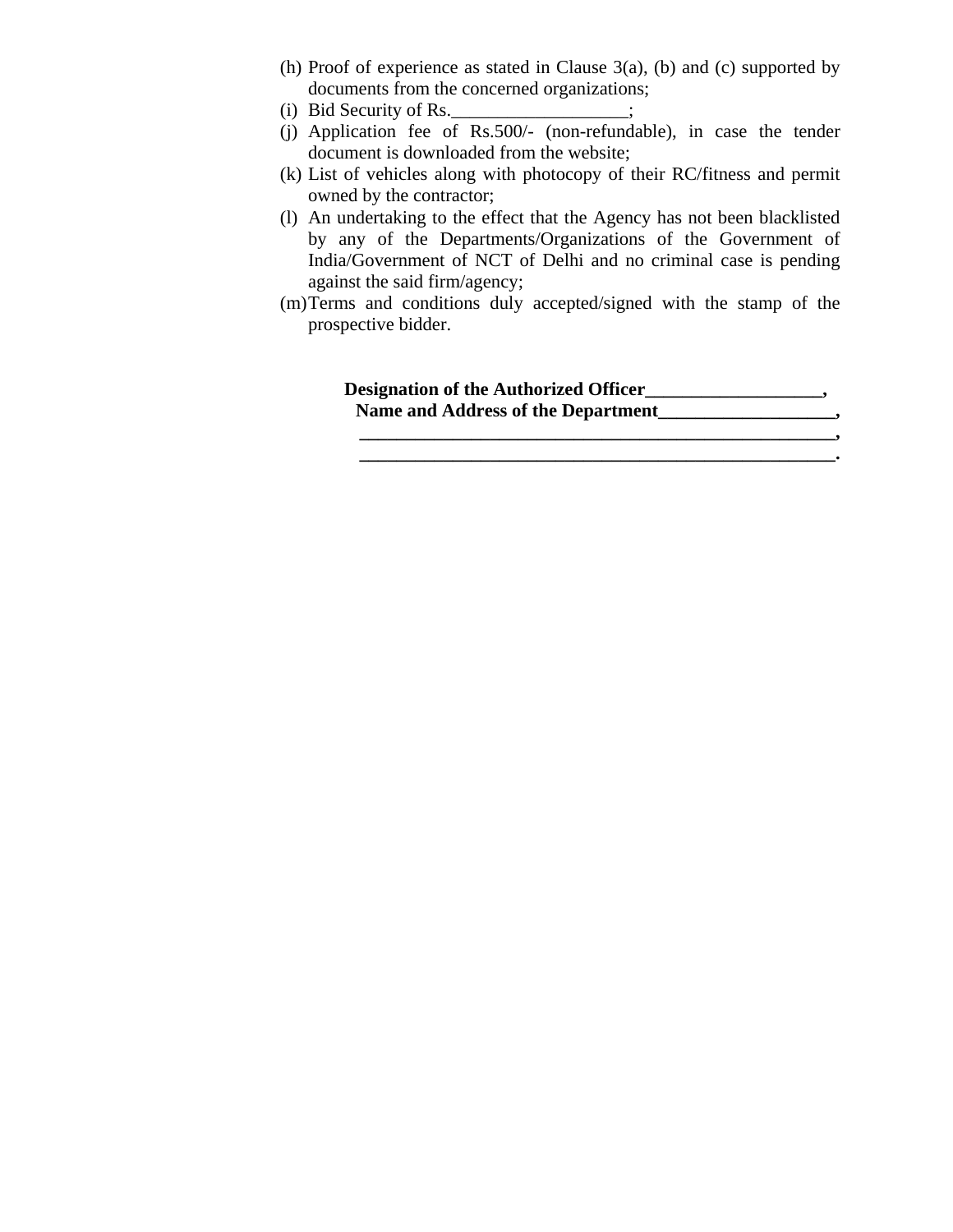## **DRAFT AGREEMENT FOR HIRING OF VEHICLES**

This agreement is made on this day BETWEEN the President of India through (please mention the Head of Department of the concerned Department by designation), hereinafter called the "Department" which expression shall, unless excluded by or repugnant to the context, be deemed to include his successors in office and assigns of the one part AND\_(name of the agency\_\_\_\_\_\_\_\_\_\_\_\_\_\_\_\_\_\_\_\_\_\_\_\_\_\_\_ (hereinafter called the contractor) through their proprietor \_\_\_\_\_\_\_\_\_\_\_\_\_\_\_\_\_\_\_\_\_ hereinafter called the "Contractor" which expression shall, unless excluded by or repugnant to the context, be deemed to include their successors, executors, administrators, heirs, legal representatives and assigns of the other part.

The contractor has agreed to provide the following vehicles on the following rates:-

| S1.<br>No. | Make/Model of<br>the vehicle | Mode<br>of<br>Fuel | Rate<br>for<br>journey per 08<br>hours/100 Kms.<br>per day | Rate in<br>cases<br>vehicle<br>used<br>than<br>more<br>- 8<br>hours/100Kms. |
|------------|------------------------------|--------------------|------------------------------------------------------------|-----------------------------------------------------------------------------|
|            |                              |                    |                                                            | Per K.M. Per Hr.                                                            |
|            |                              |                    |                                                            |                                                                             |
| 2.         |                              |                    |                                                            |                                                                             |
| 3.         |                              |                    |                                                            |                                                                             |
|            |                              |                    |                                                            |                                                                             |

(Rates are inclusive of all Taxes)

- 1. The contract is valid for a period of two years w.e.f.  $\qquad \qquad$  to The Department reserves the right to curtail or to extend the validity of contract on the same rates and terms and conditions at the discretion of the Department.
- 2. The contractor shall deposit Performance Security for an amount of Rs. (please mention an amount of ten per cent of the value of the contract) in any of the following forms. Performance Security may be furnished in the form of an Account Payee DD, Fixed Deposit Receipt from a commercial bank, or Bank Guarantee from a commercial bank in an acceptable form. Performance Security will remain valid for a period of sixty days beyond the date of completion of all contractual obligations. No interest will be payable on this amount.
- 3. The vehicle and drivers provided by the contractor shall work under the overall supervision of this Department.
- 4. The contractor shall provide names, addresses of the drivers along with their driving licence number and copies within one week of the award of the contract.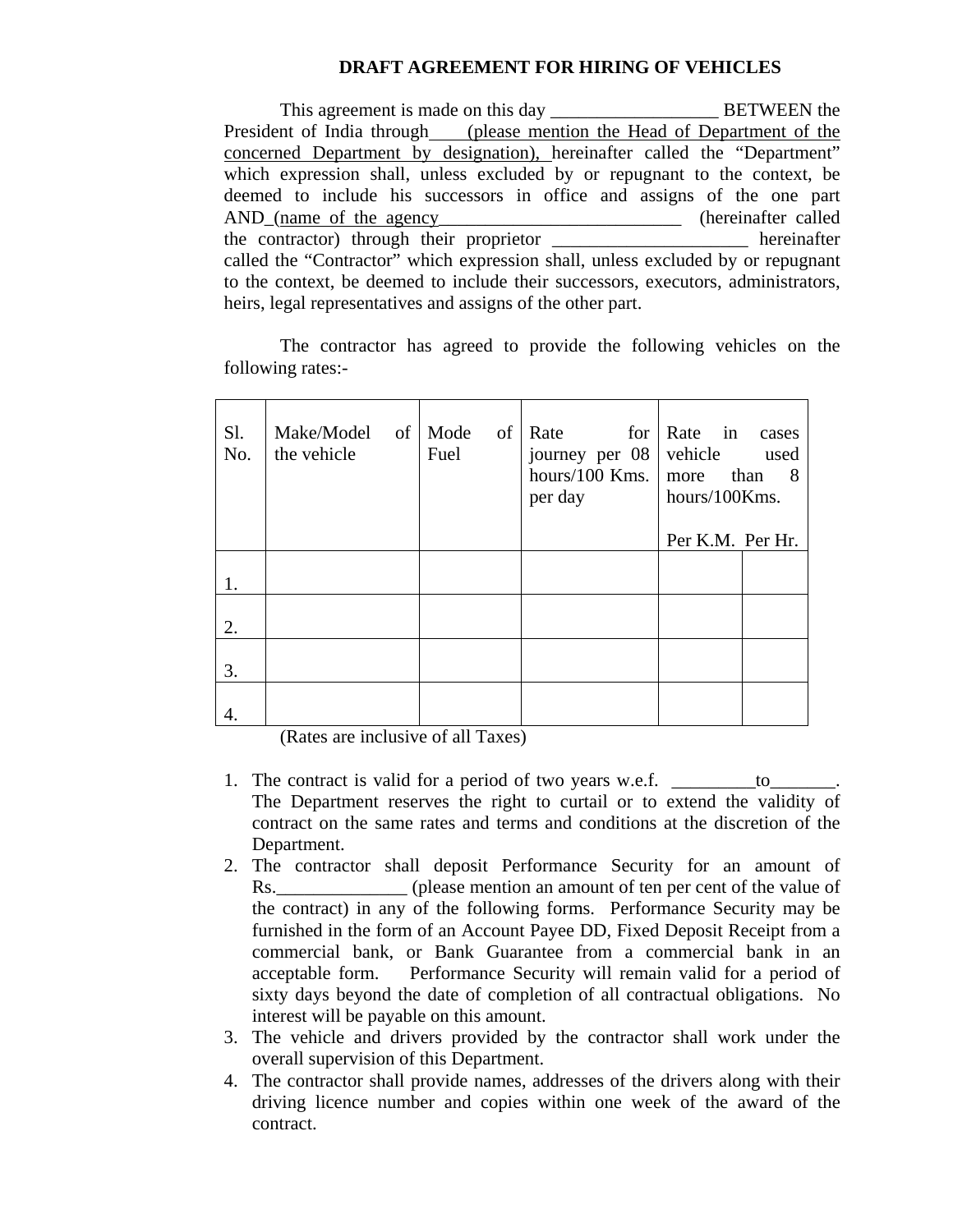- 5. The Contractor will have to provide the replacement of Driver in case of any eventuality. The Department has the right to ask the Contractor for removal of any Driver, who is not found competent or disciplined.
- 6. In case of breakdown of any vehicle, the contractor shall replace the breakdown vehicle within one hour failing which \_\_\_\_\_\_\_\_\_\_\_\_\_\_\_\_\_\_\_\_\_\_\_\_ (please mention the HOD of the concerned Department) has the right to hire vehicle from any other sources at the expense of the contractor.
- 7. The contractor shall provide names, addresses of the drivers along with their driving licence number and copies within one week of the award of the contract.
- 8. The contractor shall not employ any person who has not completed eighteen years of age. The contractor shall comply with all the statutory provisions as laid down under various Labour Laws/Acts/Rules like Minimum Wages, Provident Funds, ESI, Bonus, Gratuity, Contract Labour Act and other Labour Laws/Acts/Rules in force from time to time at his own cost. In case of violation of any such statutory provisions under Labour Laws or any other law applicable by the Contractor, there will not be any liability on the Department.
- 9. The Department will be under no legal obligation to provide employment to any of the personnel of the contractor after expiry of agreement period and the Department recognizes no employer-employee relationship between the Department and the personnel deployed by the contractor/agency.
- 10. Any person who is in Government service or an employee of this Department should not be made partners to the contract by the contractor directly or indirectly in any manner whatsoever.
- 11. The contractor shall indemnify the Department against all other damages/charges for which the Government/Department may be held liable or pay on account of the negligence of the contractor or his staff or any person under his control whether in respect of accident/injury to the person or damages to the property of any member of the public or any person or in executing the work or otherwise and against all claims and demand thereof. The Department shall not be responsible financially or otherwise for any injury to the driver or person deployed by the contractor during the course of performing the duties.
- 12. The Department reserves the right to terminate the contract without assigning any reason by giving the notice of 30 days to the contractor.
- 13. The vehicles provided by the contractor should bear commercial Taxi Cab Registration Numbers and should have comprehensive insurance and Drivers so provided with the vehicles shall have commercial LMV Driving Licence and Badges.
- 14. The vehicles should conform to the Pollution norms prescribed, if any, by the Transport Department of Government of NCT of Delhi.
- 15. The contractor shall provide vehicles as per requirement of the Department.
- 16. The vehicle and Driver shall remain available all the time as per Duty Roster and shall not leave place of duty without prior permission.
- 17. The contractor shall be responsible for total maintenance of the vehicles provided by him. All the vehicles provided should be in good running condition and should not be more than two years old.
- 18. In case of breakdown of any vehicle, the contractor shall replace the breakdown vehicle within one hour failing which the Department has the right to hire vehicle from any other sources at the expense of the contractor.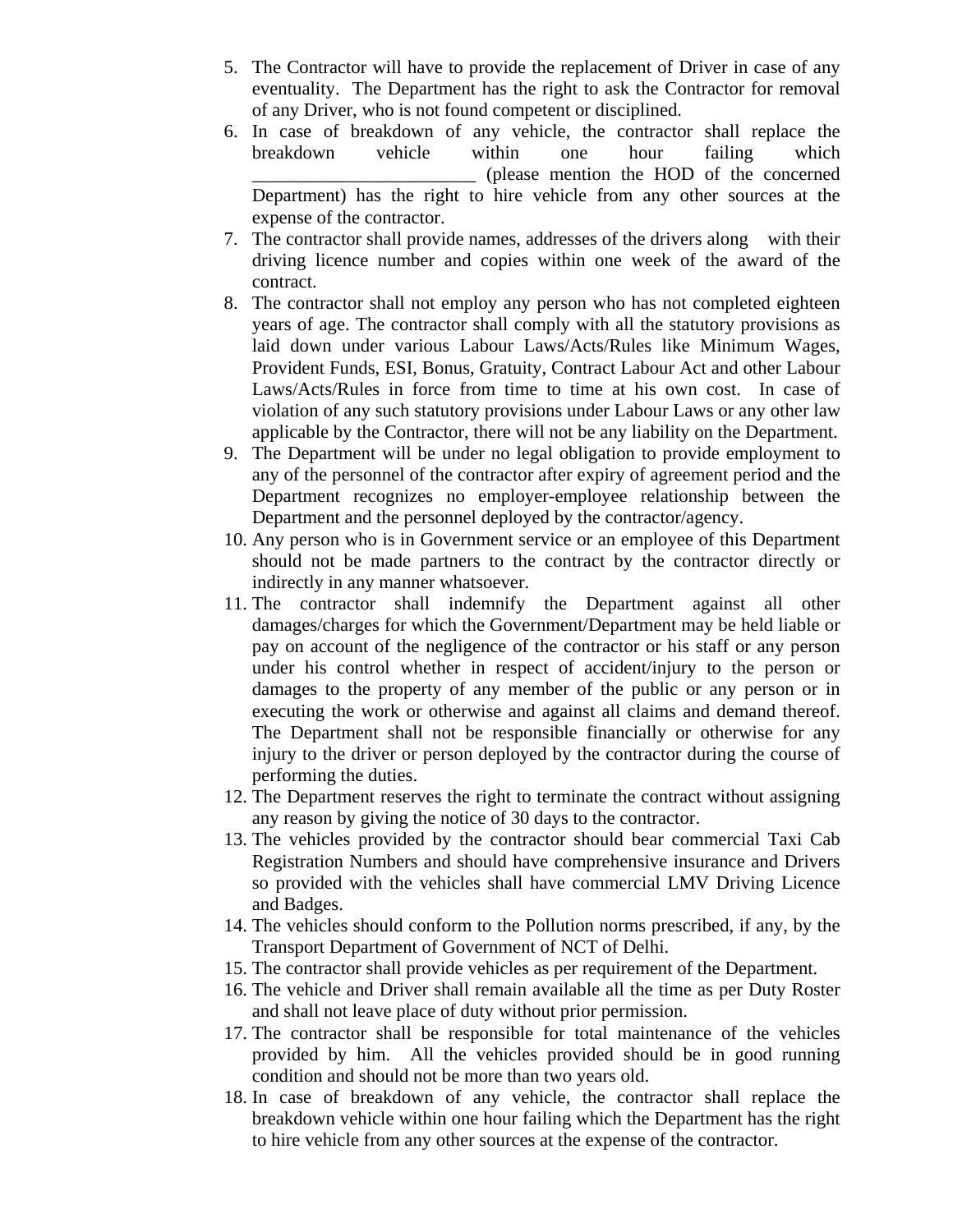- 19. Operation and function of vehicles and Drivers shall be governed by Motor Vehicles Act/Motor Vehicles Rules and Delhi Motor Vehicles Rules and these shall be the responsibility of the contractor.
- 20. The dead mileage in any case should not be more than five Kms. one way.
- 21. No advance payment will be made.
- 22. Duty Slips/Movement Slips will be signed by the officer with whom the vehicles are attached for duty on day to day basis. No duty slip shall be entertained unless and until the same is certified/verified by the concerned officer.
- 23. The contractor will maintain separate log books for each vehicle which will also be verified/countersigned by the concerned officer.
- 24. The bills in triplicate should be made date-wise by the contractor and should be submitted to the Administration Branch of the Department on monthly basis.
- 25. The contractor while raising the bill should clearly mention that the rate charged/quoted are for petrol or diesel or CNG run vehicle.
- 26. The Department will deduct Income Tax at source under Section 194-C of Income Tax Act from the contractor at the prevailing rates of such sum as income tax on the income comprised therein.
- 27. The Department reserves the right to vary the numbers of vehicles hired as well as to relax the terms and conditions in the public interest.
- 28. **PENALTIES**
	- (1) For non-providing of vehicle in time: Rs.100/- per hour of delay;
	- (2) For not providing substitute vehicles: Rs.500/- per default or actual hire charges from other sources, whichever is higher;'
	- (3) On misbehaviour by the Driver: Rs.500/- per default;
	- (4) For violation/breach of any of the condition of the contract: Rs.1000/- per default and/or Termination of the contract/forfeiture of Performance Security.
- 29. In case of breach of contract by the contractor, the Performance Security shall be forfeited by the Government and the firm shall be blacklisted in addition to termination of the contract in question. The right of action will rest with the authority entering into the agreement.
- 30. The price quoted is inclusive of all Taxes.
- 31. In the case of dispute or difference arising out of or in a way concerning the agreement shall be referred to the sole arbitration of any person nominated by the the contract of the the name of the HOD of the  $\mu$ concerned Department) Government of NCT of Delhi. The award of the arbitrator so appointed shall be final and binding on the parties.
- 32. The entire dispute shall be subject to the Delhi jurisdiction.

IN WITNESS WHEREOF the parties have set their hands and seals on the day and year mentioned above.

**Signature of the Contractor** 

**(With Seal)**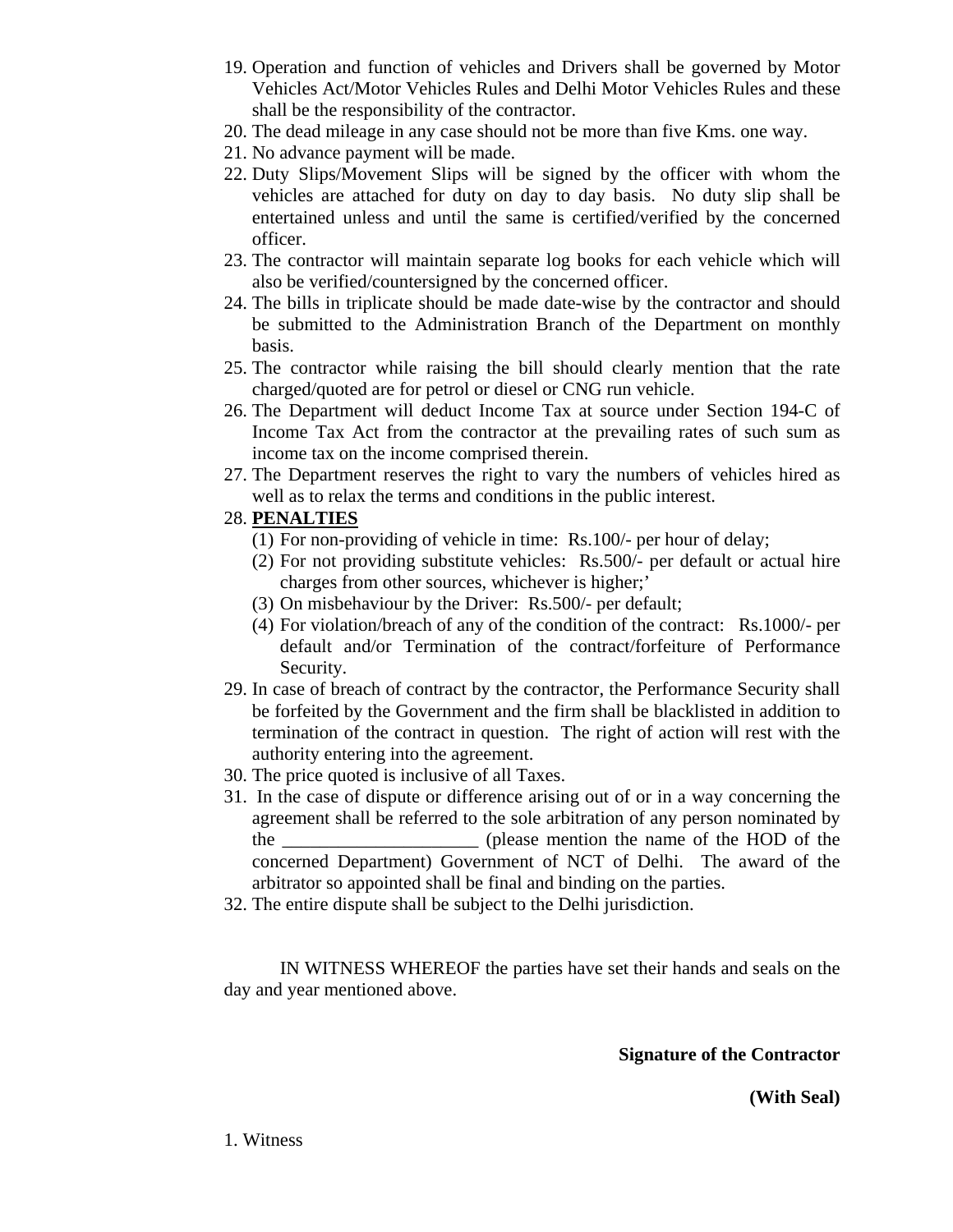| $Name:\_$                                                                                 |  |
|-------------------------------------------------------------------------------------------|--|
|                                                                                           |  |
| the control of the control of the control of the control of the control of the control of |  |
| 2. Witness                                                                                |  |
| Name: $\frac{1}{2}$                                                                       |  |
|                                                                                           |  |
|                                                                                           |  |
| 3. Witness                                                                                |  |
|                                                                                           |  |
|                                                                                           |  |
|                                                                                           |  |
| 4. Witness                                                                                |  |
|                                                                                           |  |
|                                                                                           |  |
|                                                                                           |  |

**For and on behalf of the President of India** 

**(Department) (With seal)**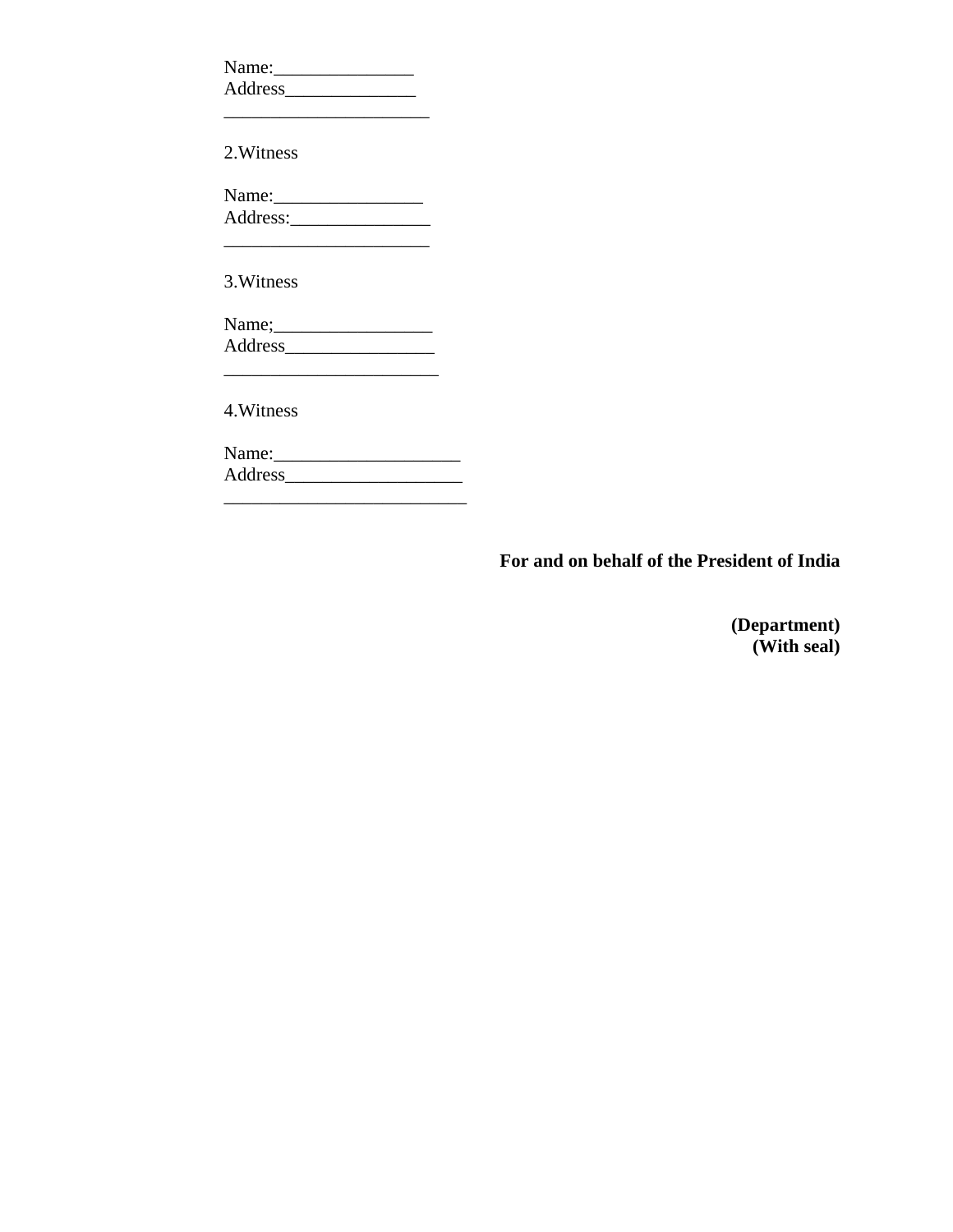#### **FORM OF BANK GUARANTEE FOR BID SECURITY**

(Refer Clause 2 of the NIT) (To be stamped in accordance with Stamps Act of India)

 KNOW ALL MEN by these present that we \_\_\_\_\_\_\_\_\_\_\_\_\_\_\_\_\_\_\_ (Name and address of Bank), having our registered office at \_\_\_\_\_\_\_\_\_\_\_\_\_\_\_\_\_\_\_\_\_ (hereinafter called "the Bank") are bound unto (Name of the Department) (hereinafter called "the Department") in sum of Rs. The contract of the contract of the contract of the contract of the payment will and  $\sim$ truly to be made to the said Department, the Bank binds himself, his successors and assigns by these presents.

WHEREAS \_\_\_\_\_\_\_\_\_\_\_\_\_\_\_\_\_\_\_\_\_\_\_\_\_\_\_ (Name of Bidder) (hereinafter called "the Bidder") has submitted his bid dated \_\_\_\_\_\_\_\_\_\_\_\_\_\_\_\_ for providing vehicles on hire basis (hereinafter called "the Bid").

 WHEREAS the Bidder is required to furnish a Bank Guarantee for the sum of Rs. (Amount in figures and words) as Performance Security against the Bidder's offer as aforesaid.

 AND WHEREAS \_\_\_\_\_\_\_\_\_\_\_\_\_\_\_\_\_\_\_\_\_\_\_\_\_\_ (Name of Bank) have at the request of the Bidder, agreed to give this guarantee as hereinafter contained.

WE further agree as follows:-

- 1. That the Department may without affecting this guarantee grant time of other to or indulgence to or negotiate further with the Bidder in regard to the conditions contained in the said tender and thereby modify these conditions or add thereto any further conditions as may be mutually agreed upon between the Department and the Bidder.
- 2. That the guarantee herein before contained shall not be affected by any change in constitution of our Bank or in the constitution of the Bidder.
- 3. That this guarantee commences from the date hereof and shall remain in force till:-
	- (a) The Bidder, in case the bid is accepted by the Department, executes a formal agreement after furnishing the Performance Guarantee of a Public Sector Bank based in India.
	- (b) Forty five days after the date of validity or the extended date of validity of the Tender, as the case may be, whichever is later.
- 4. That the expression "the Bidder" and "the Bank" herein used shall, unless such an interpretation is repugnant to the subject or context, include their respective successors and assigns.

THE CONDITIONS of this obligation are:

- (i) If the Bidder withdraws his bid during the period of Tender validity specified in the Form of Tender; or
- (ii) If the Bidder refuses to accept the corrections of errors in his bid; or
- (iii) If the Bidder having been notified of the acceptance of his bid by the Employer during the period of tender validity and (a)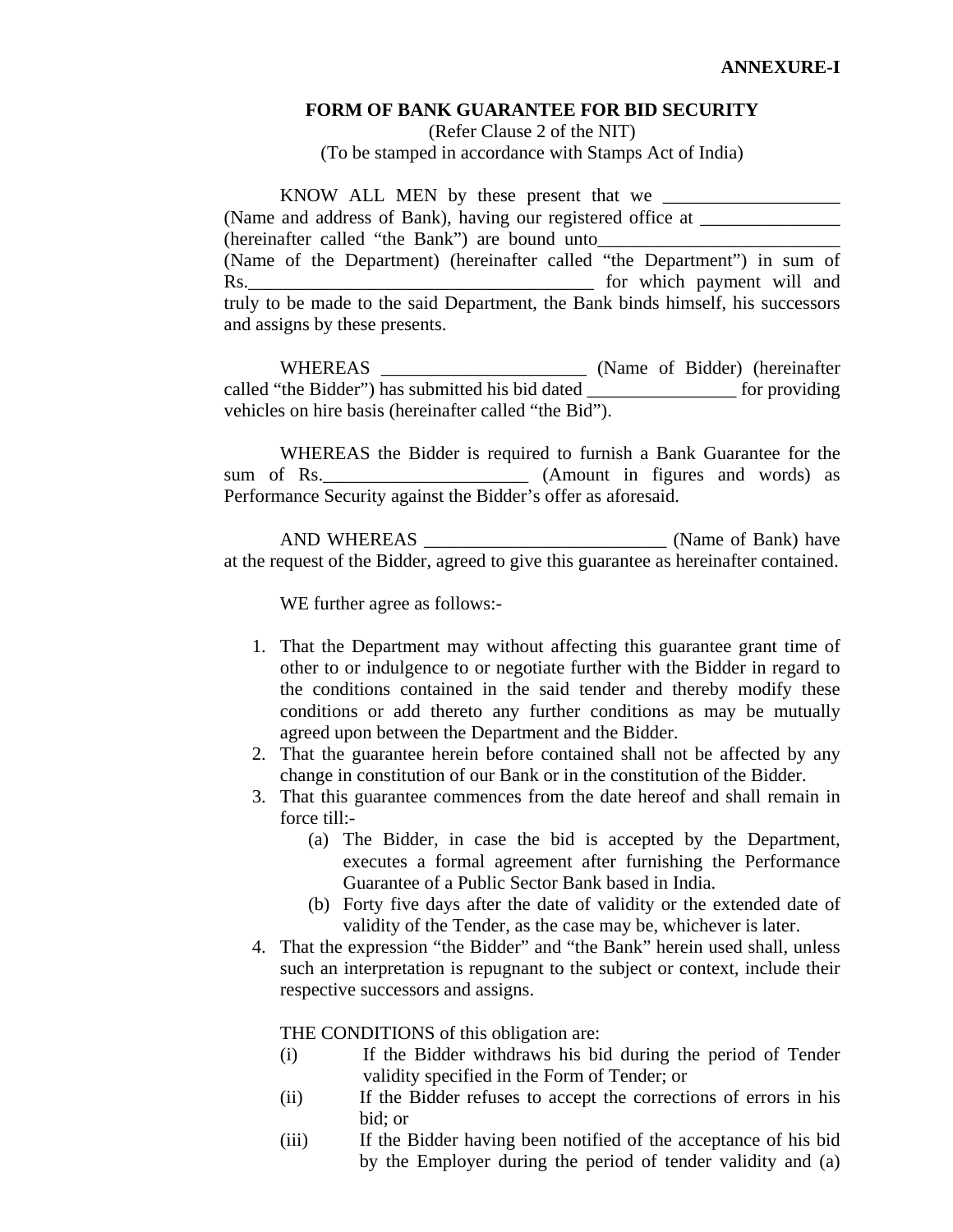fails or refuses to furnish them Performance Guarantee and/or (b) fails or refuses to enter into a contract within the time limit specified in para\_\_\_\_\_\_\_\_\_\_\_of the NIT.

- (iv) If the tender is terminated on the allegation of production of false/forged documents for obtaining the contract.
- (v) If the contract is terminated for the reason that the agency is blacklisted in Government of NCT of Delhi or in any other State Governments/Union Government.

WE undertake to pay to the Department upto the above amount upon receipt of his first written demand, without the Department having to substantiate his demand provided that in his demand the Department will note that the amount claimed (i), (ii), (iii)(a), (iii)(b), (iv) or (v) mentioned above, specifying the occurred condition or conditions.

| Signature of Witness      | Signature of Authorized Official of the Bank |  |
|---------------------------|----------------------------------------------|--|
|                           | Name of Official                             |  |
|                           | Designation                                  |  |
|                           | ID No.                                       |  |
| Name of Witness           | (Stamp/Seal of Bank)                         |  |
| <b>Address of Witness</b> |                                              |  |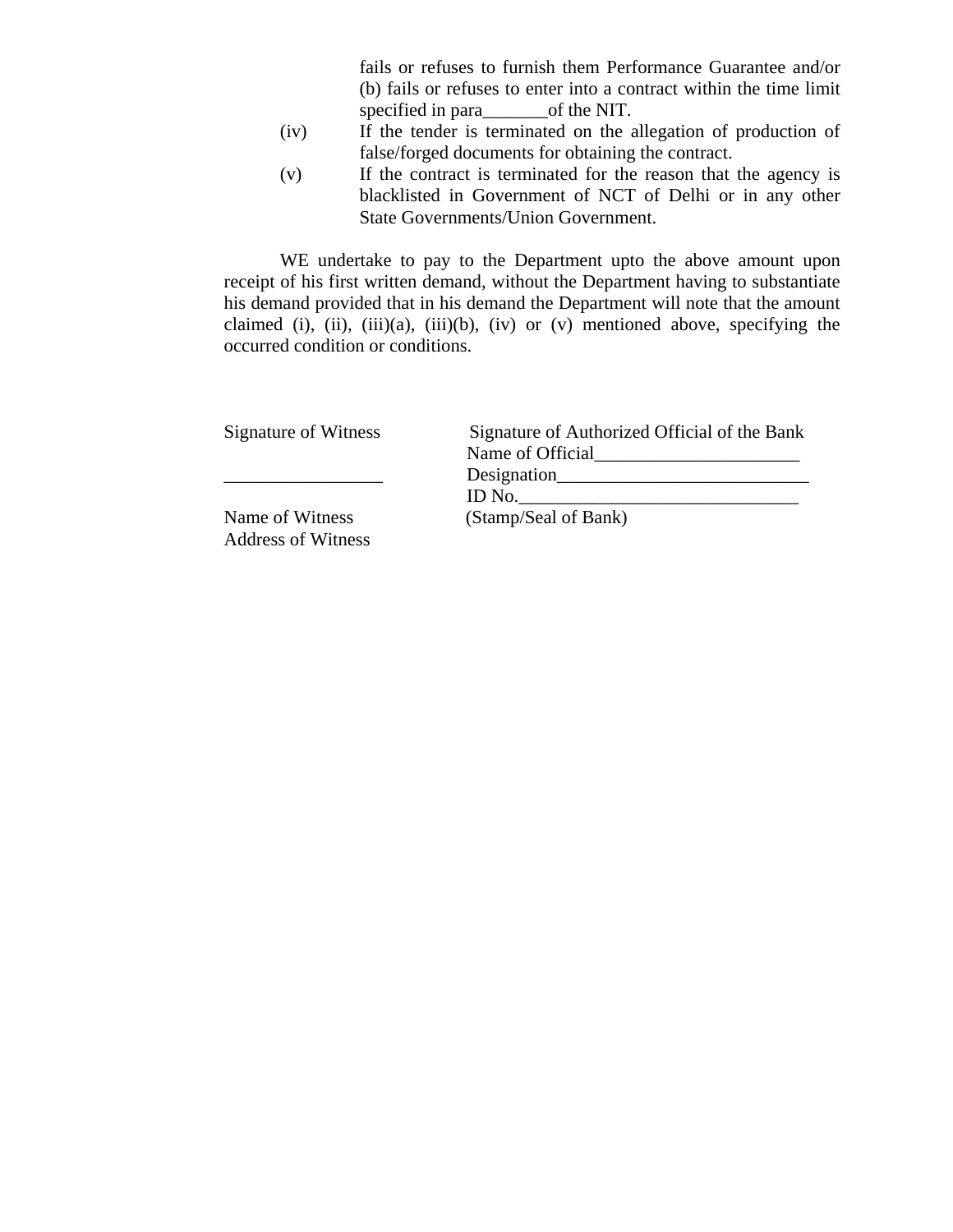#### **FORM OF BANK GUARANTEE FOR PERFORMANCE SECURITY**  (Refer Clause 3 of the NIT)

(To be stamped in accordance with Stamps Act of India)

1. THIS DEED of Guarantee made this day of \_\_\_\_\_\_\_\_\_\_\_\_\_\_\_\_between \_\_\_\_\_\_\_\_\_\_\_\_\_\_\_\_\_\_\_\_\_\_\_\_ (Name of the Bank) (hereinafter called the "Bank") of the one part and \_\_\_\_\_\_\_\_\_\_\_\_\_\_\_\_\_\_\_\_(Name of the Department) (hereinafter called the "Department") of the other part.

2. WHEREAS \_\_\_\_\_\_\_\_\_\_\_\_\_\_\_\_\_\_\_\_\_\_\_\_(Name of the Department) has awarded the contract for providing vehicles on hire basis for Rs. \_\_\_\_\_\_\_\_\_\_\_\_\_\_\_\_\_\_\_\_\_\_\_\_\_(Rupees in figures and words) (hereinafter called the "contract") to M/s\_\_\_\_\_\_\_\_\_\_\_\_\_\_\_\_\_\_\_\_\_(Name of the contractor) (hereinafter called the "contractor").

3. AND WHEREAS THE Contractor is bound by the said Contract to submit to the Employer a Performance Security for a total amount of Rs. (Amount in figures and words).

4. NOW WE the Undersigned \_\_\_\_\_\_\_\_\_\_\_\_\_\_\_\_\_\_\_\_\_\_\_\_\_\_(Name of the Bank) being fully authorized to sign and to incur obligations for and on behalf of and in the name of \_\_\_\_\_\_\_\_\_\_\_\_\_\_\_\_\_\_\_\_\_\_(Full name of Bank), hereby declare that the said Bank will guarantee the Department the full amount of Rs.\_\_\_\_\_\_\_\_\_\_\_\_\_\_\_\_\_\_\_\_\_\_\_\_ (Amount in figures and words) as stated above.

5. After the Contractor has signed the aforementioned contract with the Department, the Bank is engaged to pay the Department, any amount up to and inclusive of the aforementioned full amount upon written order from the Department to indemnify the Department for any liability of damage resulting from any defects or shortcomings of the Contractor or the debts he may have incurred to any parties involved in the Works under the Contract mentioned above, whether these defects or shortcomings or debts are actual or estimated or expected. The Bank will deliver the money required by the Department immediately on demand without delay without reference to the Contractor and without the necessity of a previous notice or of judicial or administrative procedures and without it being necessary to prove to the Bank the liability or damages resulting from any defects or shortcomings or debts of the Contractor. The Bank shall pay to the Department any money so demanded notwithstanding any dispute/disputes raised by the Contractor in any suit or proceedings pending before any Court, Tribunal or Arbitrator(s) relating thereto and the liability under this guarantee shall be absolute and unequivocal.

6. THIS GUARANTEE is valid for a period of \_\_\_\_\_\_\_ months from the date of signing. (The initial period for which this Guarantee will be valid must be for at least six months longer than the anticipated expiry date of the Contract period).

7. At any time during the period in which this Guarantee is still valid, if the Department agrees to grant a time of extension to the contractor or if the